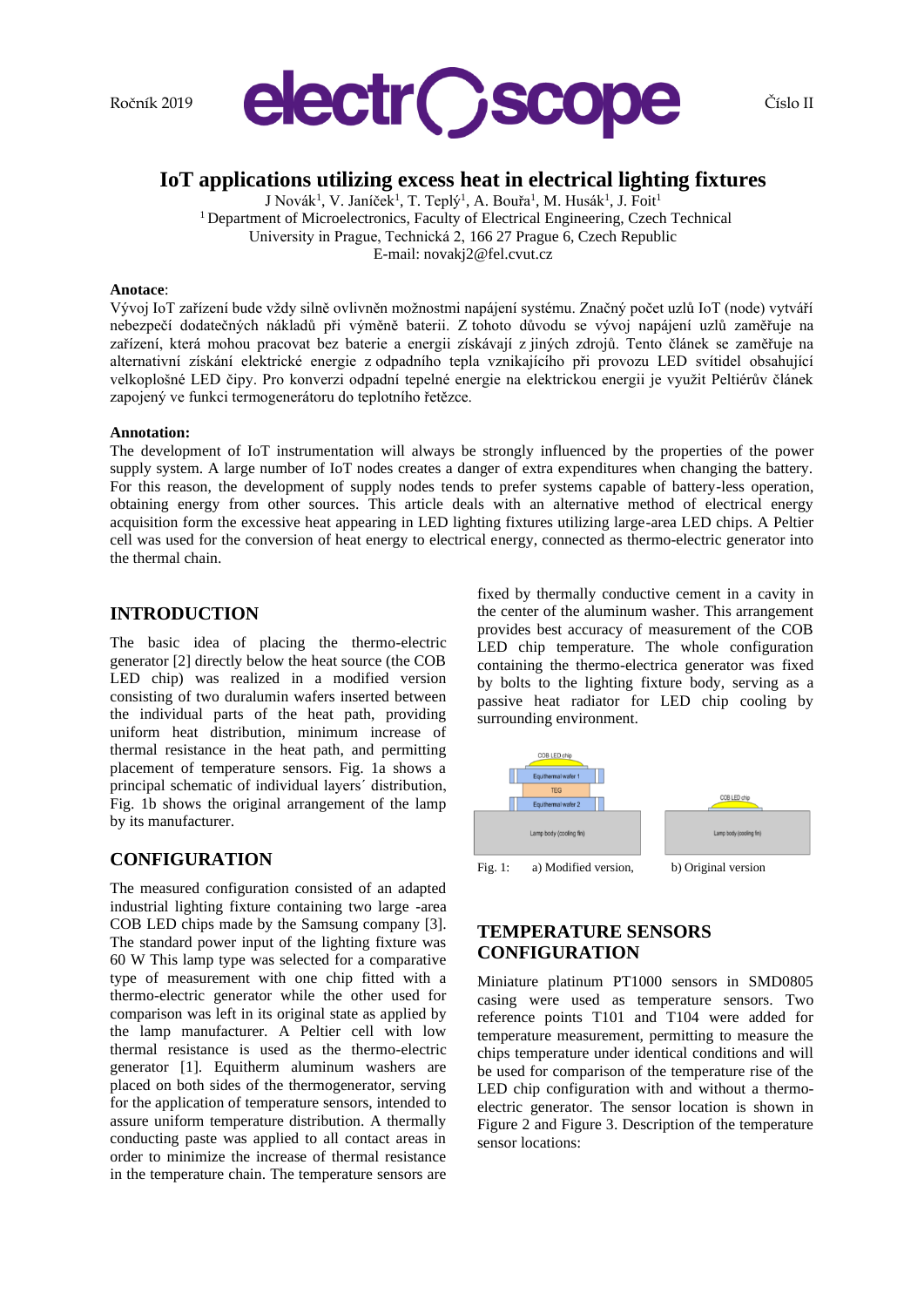T101 – reference point of the LED chip with a thermo-electric generator, location at the LED chip edge.

T102 – temperature at the hot side of the thermoelectric generator, inside the aluminum washer.

T103 – temperature at the cold side of the thermoelectric generator, inside the aluminum washer.

T104 – reference point of the LED chip without thermo-electric generator, location at the LED chip edge.

T105 – temperature of the lamp body (radiator).



Fig. 2: Location of the temperature sensors



## **MEASUREMENT PROCEDURE**

The lighting fixture was operated in three modes – at 20%, 50%, 100% of nominal power input of the light source used in the lamp, and 115%, corresponding to the LED maker recommended operating value of 1080 mA current [3]. The LED chips power input, temperature of the checkpoints and the thermoelectric generator output voltage were followed during the measurement. The measurement took place in a laboratory at room temperature with minimum surrounding air movement. The temperature difference between the T102 and T103 sensors is the determining factor for the thermoelectric generator output power. In Figure 13 you can see the relation between the temperature difference and thermo-electric generator output power. The measurement procedure was automatic, with readings recorded every five seconds. The Labview environment was used to control the measurement process. An aplet was created for measurement instruments control – see Fig 4.



Fig. 4: The Labview environment for automatic measurement control

At 20% power the steady state conditions were reached after about 40 minutes´ operation, the temperature difference across the thermo-electric generator reached about 4,3  $^{\circ}$ C – see Fig. 5. The influence of the thermo-electric generator and measurement washers can be seen from the T105 (reference diode) and T101 temperature difference (28,5  $\mathrm{^0C}$  vs 33,5 $\mathrm{^0C}$ ). The chip temperature rose by 5 <sup>0</sup>C due to decreased heat drain. This effect becomes important at higher inputs where higher values can be expected. The measurement took place at an environment temperature 25,6 <sup>0</sup>C. Form the point of view of energy efficiency of the thermo-electric generator, the steady state was reached sooner, after about 10 minutes of operation. The temperature difference across the thermo-electric generator was  $3.4 \text{ °C}$  and with optimum load its measures power output was about *2,8 mW,* see Fig. 6.



Fig. 5: LED heating at 20% power consuption



Fig. 6: Thermo-electric generator power at 20% LED power input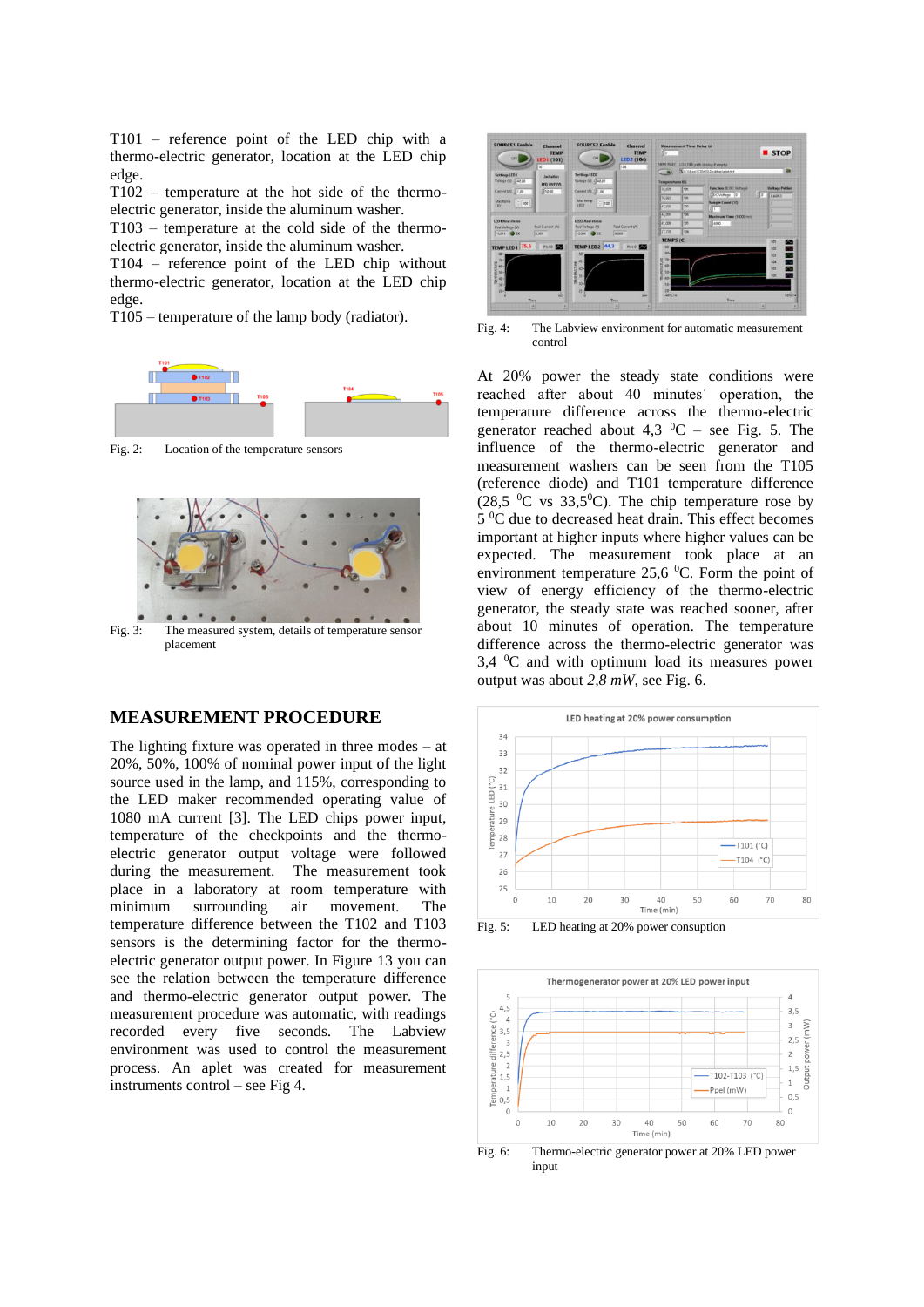At 50% power (see Fig. 7), the temperature steady state was reached after about 40 minute of operation. This time interval is mostly influenced by the thermal capacitance of the lamp cooling fin. The LED chip temperature reached  $47 \, \mathrm{^0C}$ . The temperature difference between the cold and hot side of the thermo-electric generator was about 12  $^0C$ . The measurement took place at the environment temperature 26,1 $^{0}$ C. At this 12  $^{0}$ C temperature difference across the thermo-electric generator, the output power reached *21 mW* – see Fig. 8.



Fig. 7: LED heating at 50% power consuption



input

At 100 % power (Fig. 9) can be assumed to be the standard operating mode of the lamp. A distortion of the measured values can be expected to be negligible, due to the low thermal resistance of the wafers. Compared to the standard arrangement (T104) 43,3  ${}^{0}C$  temperature, the LED chip surface temperature (T101) rose to 70,6  $^0$ C. The measurement took place at the environment temperature  $27.3$  °C. At the temperature difference  $27.7 \text{ °C}$  across the thermoelectric generator, its output power reached *104 mW* – see Fig. 10.



Fig. 9: LED heating at 100% power consuption



Fig. 10: Thermo-electric generator power at 100% LED power input

At 115% power (see Fig. 11) agrees to the LED chip manufacturer recommendation and only serves to illustrate the maximum obtainable power gain. The LED chip temperature (T101) rose to 79,4  $^0$ C as compared to the standard arrangement temperature (T104) 46,5  $\degree$ C. The measurement took place at 27,6  $\degree$ C. At the 33,6  $\degree$ C difference between the cold and hot side of the thermo-electric generator, the obtainable output power was *150 mW* – see Fig. 12.



Fig. 11: LED heating at 115% power consuption